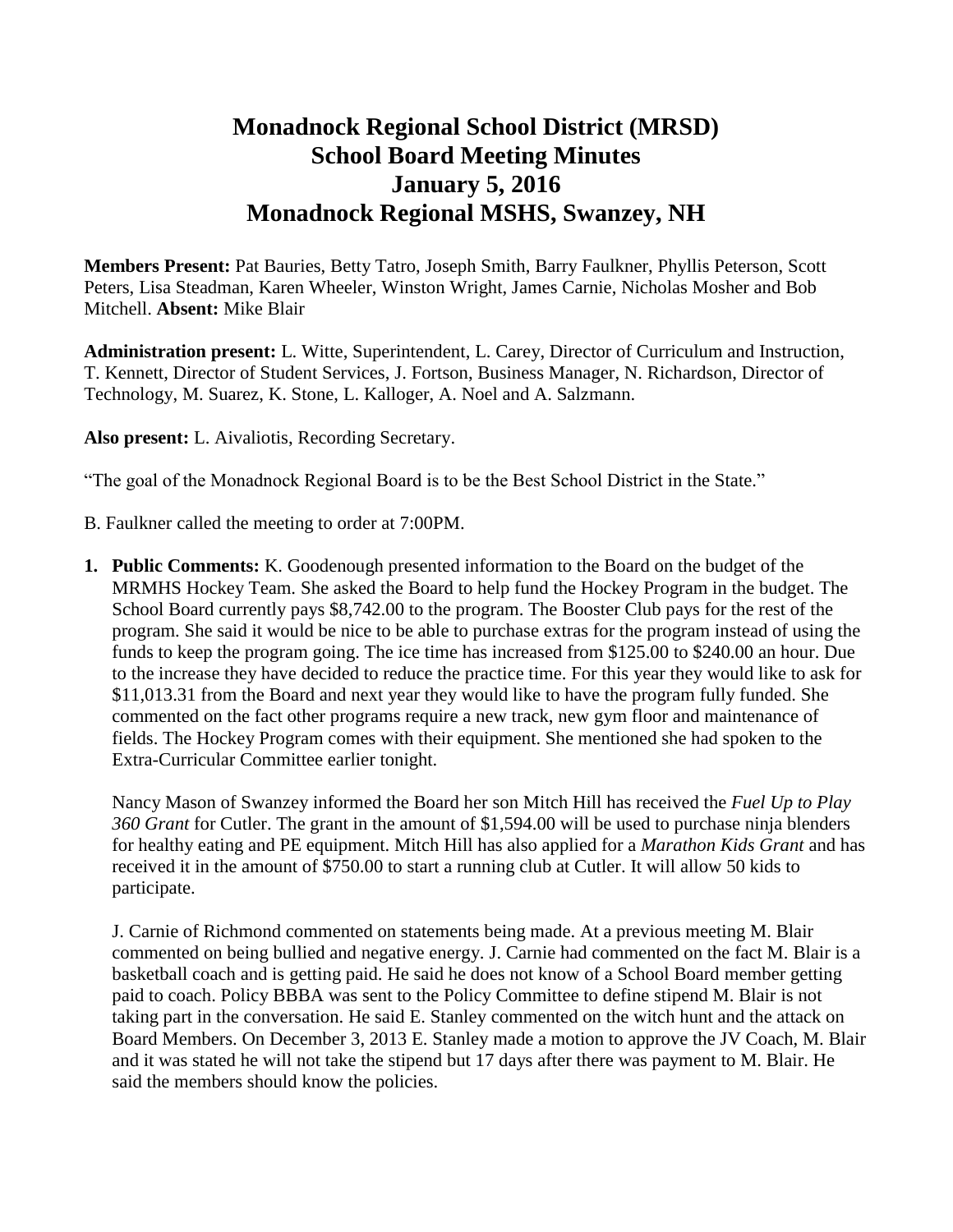Cole Royal presented a letter to the Chair and Superintendent which was in response to an article written by Meghan Foley regarding the Gilsum STEAM. The letter counterpoints many of her comments in the article. It is a more realistic and reasonable approach.

**2. MINUTES: MOTION:** J. Smith **MOVED** to accept the December 15, 2015 School Board Meeting Minutes as presented. **SECOND:** B. Tatro **VOTE:** 6.448/1.075/0/5.477. **Motion passes.**

**MOTION:** P. Peterson **MOVED** to accept the December 15, 2015 10:16 PM Non-Public Meeting Minutes as presented. **SECOND:** S. Peters. **VOTE:** 7.523/0/0/5.477. **Motion passes.** 

**MOTION:** P. Peterson **MOVED** to accept the December 15, 2015 10:40 PM Non-Public Meeting Minutes as amended. **SECOND:** J. Smith **VOTE:** 7.523/0/0/5.477. **Motion passes.** 

- **3. Student Government Report:** There is no Student Government Report.
- **4. Review of Status of Board Goals and Programs:** Superintendent Witte met with the A Team on several occasions to discuss the annual review of the District. She presented a PowerPoint presentation titled State of the (School Administrative) Union January 5, 2016. B. Faulkner asked the Board to let the A Team and the administration present and then have questions and comments after. L. Witte informed the Board of the Strategic Plan developed in 2012 which is currently in place. The plan strives to improve learning, develop lifelong learners, to provide community awareness and long and short fiscal responsibility. On January 20, 2016 is the initial planning meeting for the new Strategic Plan process. Everyone is invited. There is a short survey on the website for those who wish to attend the planning meeting. She would encourage people to attend the meeting. She mentioned the subcommittees and what they are doing for the District. She informed the Board she meets with the cabinet team on a weekly and individual basis. She also meets with the principals on a regular basis. They are a very collaborative group. T. Kennett is meeting with members to receive training on seclusion and restraint. These members will then roll this out to the staff on the professional development day. She visits the school and classrooms which is a highlight of her day.

J. Fortson discussed the per pupil cost. The per pupil cost at Monadnock is higher but due to the vote to reduce the per pupil cost by \$500.00 per students per year we are moving in line with the State. She also presented information on class size. She explained the Adequacy Aide funds have been reduced by 2 million dollars. This is a big cut and the District will have to absorb it. J. Fortson commented the Adequacy is down due to the enrollment decrease.

J. Fortson reported on the District Buildings. She said the District keeps all the buildings maintained. There have been health and safety item warrants each year. They prioritize and continue to upgrade. She explained how the District saved on electricity and energy costs. They will continue to do asbestos abatement and update the buildings in the District. J. Fortson and D. LaPointe go out to bid on the electricity, propane and oil. They just went out to bid on the electricity and it is up only a fraction of an increase.

L. Carey, Director of Curriculum and Instruction commented on the Literacy Training the staff has been receiving for the past 3 years and working on the RTI Program which is a more traditional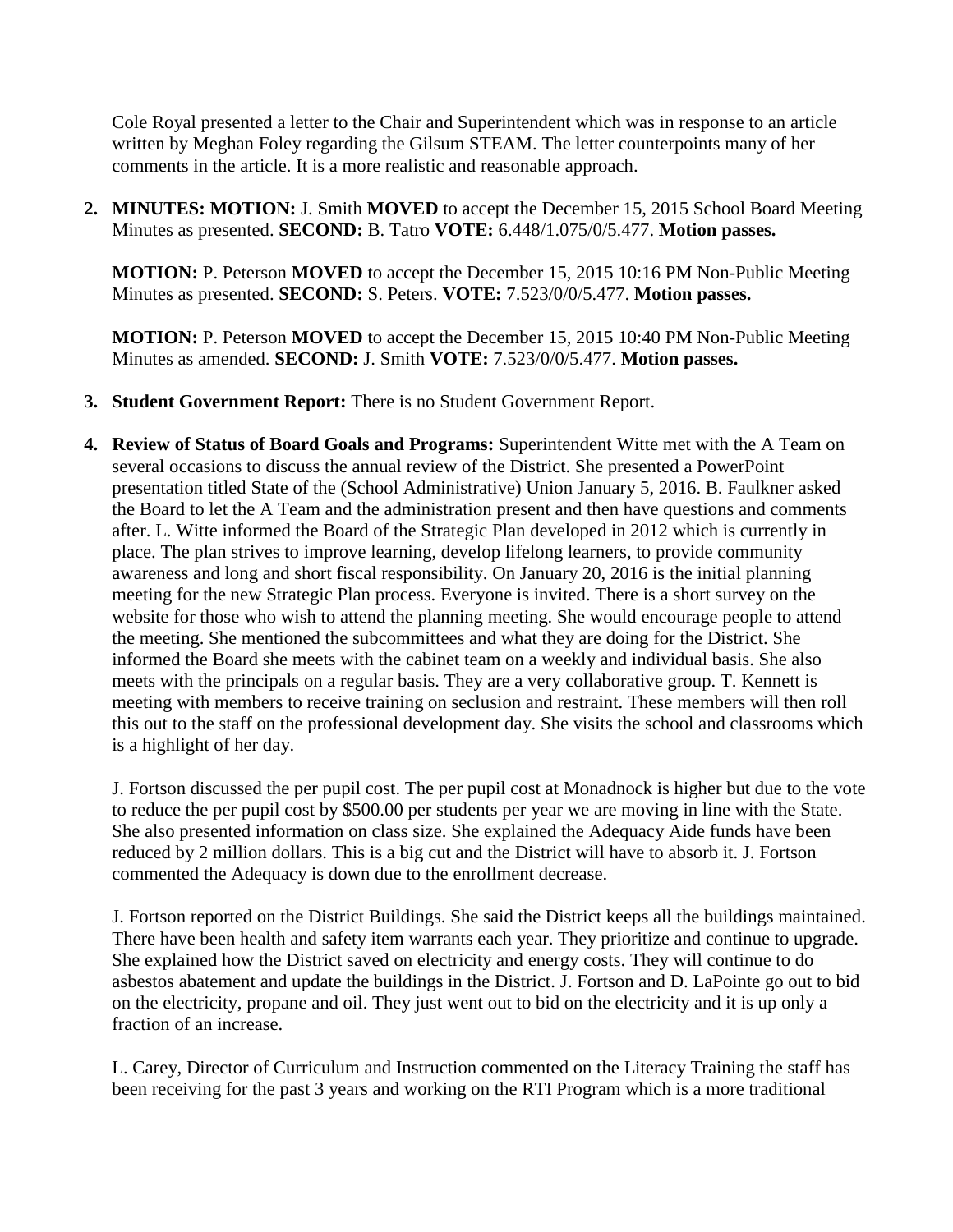reading structure. Students are coming into the schools with a deficit. She informed the Board A. Salzmann led the program to unwrap the math standards. It is clear what we want the students to learn. There are two finalists for the Math program. The last meeting will be on January 7, 2016 at 4:00 PM to discuss which Math resources to go with. She thanked A. Salzmann for all her hard work and efforts. College Career Ready continue to partner with River Valley Community College. Teachers are teaching the courses in this school. PSAT and SAT will be given to all juniors and seniors. This will be paid for by the District. Seniors will be receiving credit for their senior project which is now a course. The District will host a mini college fair and provide help to parents regarding FAFSA preparation. STEAM is an integration of technology a multi-media tool. J. Rathbun is the key to most of the STEM/STEAM. The staff is engaged in STEAM learning. The STEAM Ad Hoc Committee has reestablished STEAM across the District.

T. Kennett, Director of Student Services explained the SMART Program which was an alternative drop out program when it started. He is proud to say we have 14 students and that number should increase to 18 by February. The program is not only online but it is ELO, designed assignments and other means of learning. He explained behavioral needs of some of the students in the district. Some students have severe developmental delays and others have autism which is on the rise with 30 students in the District. He said there is one Special Ed. student a week. The cost of special education resources is increasing. There are 27 out of district students.

N. Richardson, Director of Technology explained the Chromebook initiative. The first year the District purchased 90 Chromebooks. The increase is based on need. N. Richardson is also the Director of the Emergency Management. He informed the group there are over 33,000 active hackers out of the US with the attack directed at the HS. They are trying to get passwords and information on PowerSchool. We are dealing with this issue. As the Emergency Management Director he is working with the SSO to upgrade security plans. The Red Cross has come to evaluate this school as a shelter. The State has done a physical security assessment of the MSHS and will be assessing the elementary schools soon.

ACES Before and After School Program has 499 students in the program district wide. That is about 1/3 of the population. The program is run on grants, tuition, fundraising and a warrant by the voters.

L. Kalloger informed the group on what is happening at the MSHS. She said she had the best first day ever. A group of teachers sang to the students. She thanked the Board for the extra administrator and the SSO. The school is a very good place. It is 80% better than last year. Husky Pride is a contest in which student earn a chance to be put in a drawing to win prizes. Teachers are required to make 3 positive phone calls a month to parents. She informed the Board she personally signed all the senior's report cards. They are in the process of revamping orientation for the  $6<sup>th</sup>$  and  $7<sup>th</sup>$  grades.

L. Kalloger reviewed the partnership with River Valley College, the Running Start program, the evening school and extended program and ELOs.

L. Kalloger informed the Board last year there were 50 incompletes at the end of the  $4<sup>th</sup>$  quarter and to date there are zero. She is still not happy with the failures but the teachers are looking at this.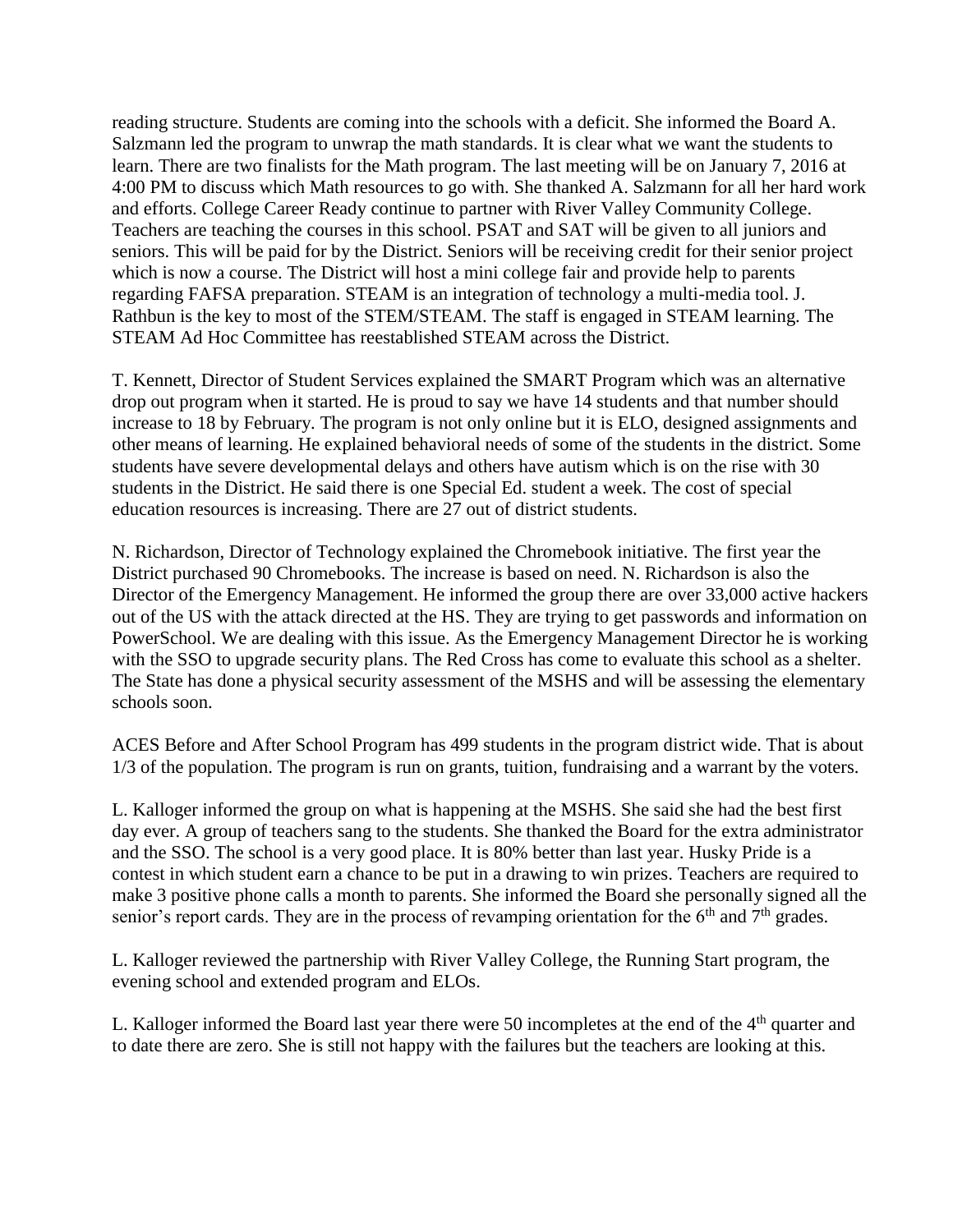M. Suarez reviewed the school culture expectations of Mt. Caesar. The students will receive a card when they are kind, respectful and safe. The cards will go into a drawing and the student picked will have lunch with the principal. There is a spirit day calendar of events for the year. All staff has had professional development in Math and Reading, 10 staff members have taken 1 or more college courses to extend their learning and staff member have had technology training.

A. Salzmann informed the Board her staff at Cutler is engaged in Math and Literacy with the coaches. Cutler values CSRR which stands for Citizen, Safety, Respect and Responsibility. There are monthly incentives for the students. The students will earn a helping hand to be placed on the wall from the front door to the MPR by showing acts of kindness. The students are now doing the incentive without the teachers and want to extend the hands further.

A. Noel said at Gilsum STEAM Academy they believe in be kind, be safe, work hard and of course have fun. All teachers at Gilsum teach all Gilsum students. A. Noel listed the extended learning opportunities the students receive as part of STEAM including a leadership summit, UNH Ocean Discovery Day and many more. The staff meets weekly to plan the STEAM lessons. There is a lot of co-teaching and co-learning. They focus on a team approach. She believes kids teach kids. We join kids with the same level. There are 48 students at Gilsum. This is the second year of STEAM and it is highly successful.

K. Stone said Troy is a project based learning and collaboration with Emerson. The staff have Math and Literacy coaches. There are professional development opportunities, book studies, Smarter Balance preparation and Math and Literacy lessons. The staff from Troy and Emerson work together during professional development time. Emerson is offering coffee with the community. Seniors at the HS come and read to the students on a weekly basis. They are doing bullying awareness project activities and then will present to the Board.

Superintendent Witte will post this PowerPoint on the website. She commented on the presentation of all we have to be proud of in the district.

B. Tatro asked T. Kennett about the increase in the number of Special Ed. students. T. Kennett said the intense needs students are at 32 which are up 10% and that reflects the person requested in the budget at Mt. Caesar and Cutler. It was asked if it would be better to have a psychotherapist. T. Kennett will discuss it with L. Witte regarding the needs of the students and the effectiveness. It is a huge discussion. S. Peters informed the Board that the Education Committee has asked T. Kennett to come to a future meetings.

J. Carnie asked about the STEAM enrollment. A. Noel said there were 10 students interested from out of district but the tuition was too high. The District needs to think of ways to get the students. J. Carnie said we should encourage students to attend. He is not sure what is being done now. He asked if the cost per pupil was down would that encourage the students to attend. A. Noel said yes. She said the interest is there but we will need additional staff for the students. J. Carnie said we should encourage the students to attend STEAM.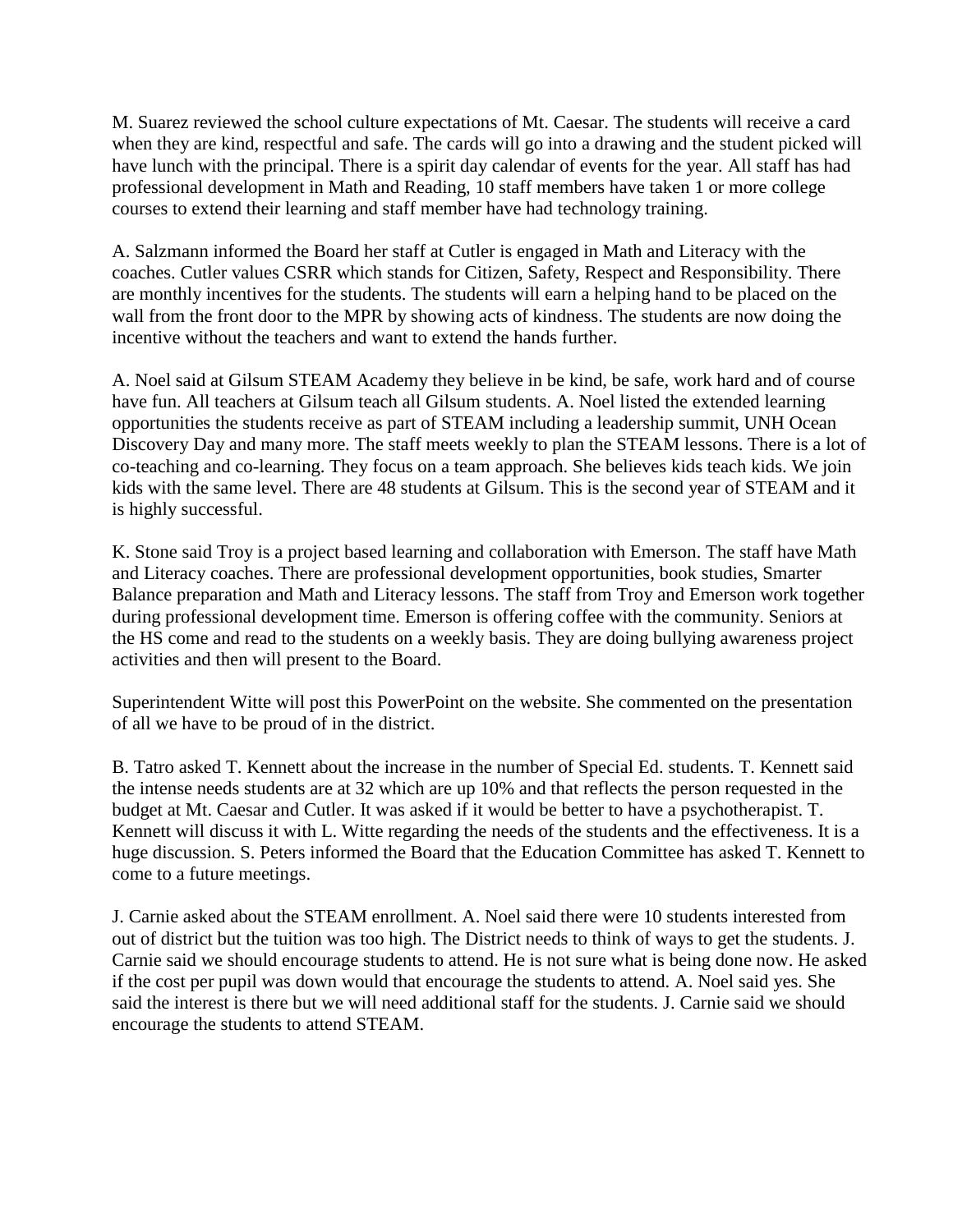P. Peterson thanked all the administration and staff members for their time on the presentation. It is very interesting and she has learned a lot. She has a concern regarding N. Richardson's presentation on hacking. K. Wheeler also thanked everyone.

T. Kennett reviewed the process regarding the IEP of the students. Case Managers in the elementary schools make the referrals to T. Kennett and T. Kennett makes the referrals in the HS.

M. Suarez commented a good, healthy environment makes education conducive. She commented the renovations may be an inconvenience at first but well worth it to have overhead projectors and heat. She said the big issue is the need for a multipurpose room at Mt. Caesar.

B. Faulkner thanked the administration and staff for sharing.

### *B. Faulkner called a recess at 9:26 PM.*

### **5. OLD BUSINESS:**

**a. Second Reading Policy DFA Revenues from Investments: MOTION:** J. Carnie **MOVED** to review Policy DFA Revenues from Investments as stated in the Policy. **SECOND:** P. Peterson. **VOTE:** 7.523/0/0/5.477. **Motion passes.** 

**Policy JCA-Change of School or Assignment: MOTION:** P. Peterson **MOVED** to accept Policy JCA Change of School or Assignment as presented. **SECOND:** J. Smith. **VOTE:** 7.523/0/0/5.477. **Motion passes.** 

**Policy EEAA-Video Cameras in Classrooms, Hallways, School Buses and Other District Property: MOTION:** P. Peterson. **MOVED** to accept Policy EEAA-Video Cameras in Classrooms, Hallways, School Buses and Other District Property as presented. **SECOND:** J. Smith. **DISCUSSION:** L. Witte explained this policy requires a Public Hearing before the Board can vote on it. **P. Peterson and J. Smith withdraw their motion. MOTION:** S. Peters **MOVED** to schedule a Hearing at the beginning of the January 19, 2016 School Board Meeting regarding Policy EEAA-Video Cameras in Classrooms, Hallways, School Buses and Other District Property. **SECOND:** P. Peterson. **VOTE:** 7.523/0/0/5.477. **Motion passes.** 

**b. Policy BDE-Committees and Delegates:** B. Faulkner has the correspondence from Jim O'Shaughnessy and the attorney from the NHSBA regarding Policy BDE.

**c. Warrant Articles:** B. Faulkner explained the process to approve the wording of the warrant articles. **Article One** is the proposed budget and will be set by the Budget Committee.

**Article Two** i**s** for the renovations to Mt. C. J. Fortson reviewed the renovations. The CRC is working on the sheet to explain the warrants in plain English. N. Mosher would like to see wording added regarding removal of hazardous materials. **"**To see if the Monadnock Regional School District will vote to raise and appropriate the sum of \$1,100,000.00 for renovations **including asbestos abatement and other health and safety upgrades at the Mount Caesar Elementary School." (Bold type is the change). MOTION:** N. Mosher **MOVED** to support Article Two as presented. **SECOND:** J. Smith. **DISCUSSION: MOTION:** N. Mosher **MOVED** to amend Warrant Article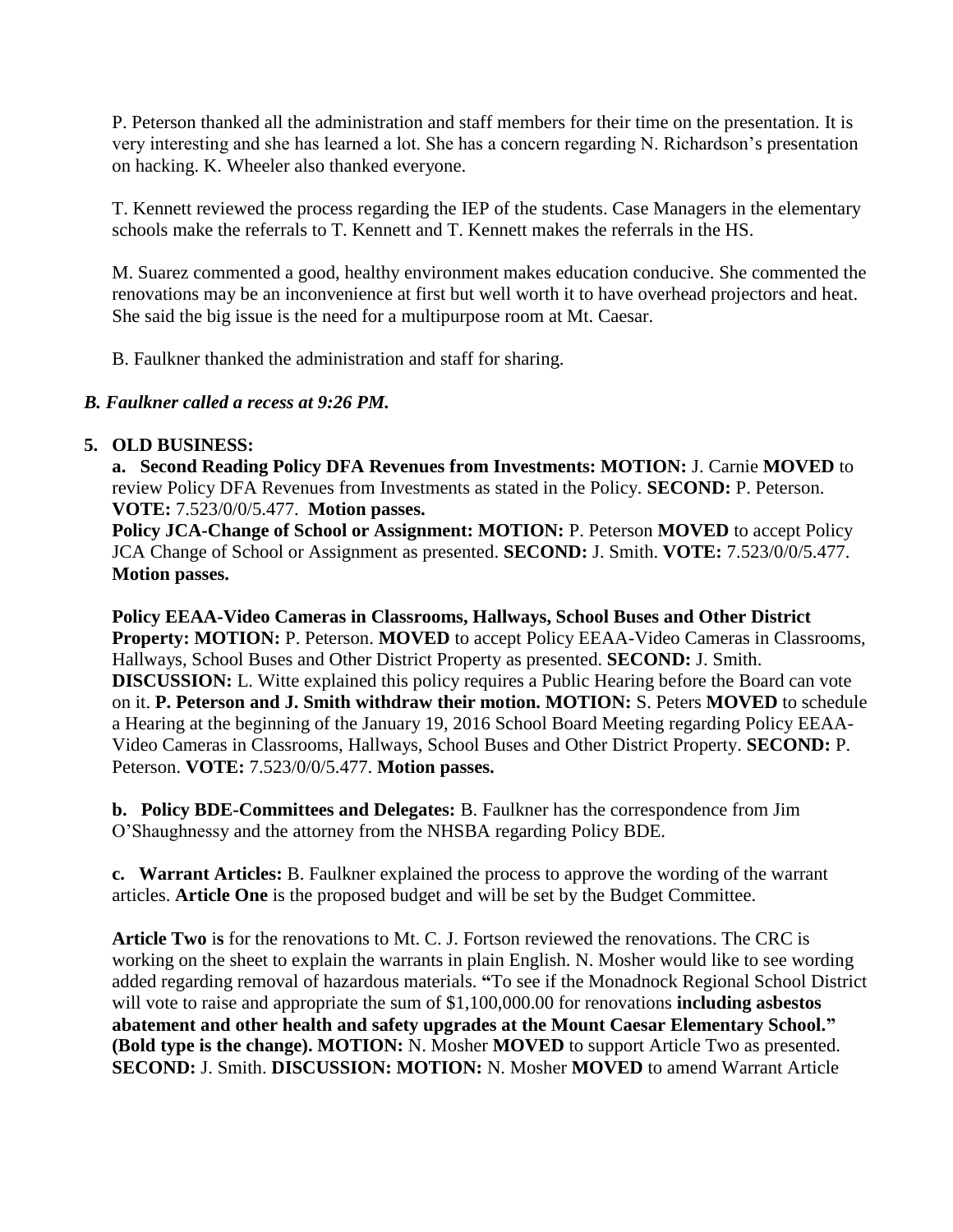One with the changes. **SECOND:** J. Smith. **VOTE on amendment:** 7.523/0/0/5.477. **Motion passes. VOTE to support Article Two as amended:** 7.523/0/0/5.477. **Motion passes.**

**Article One: Motion:** J. Smith **MOVED** to support the wording on Article One as presented. **SECOND:** P. Peterson. **DISCUSSION:** J. Carnie does not want to vote on just the wording. **MOTION:** J. Carnie **MOVED** to postpone the vote until after the Public Hearing. **SECOND:** P. Peterson. **J. Carnie and P. Peterson withdraw their motion to postpone. VOTE to support wording only:** 3.311/4.212/0/5.477. **Motion fails.** J. Fortson needs the information to go to the Budget Committee than the DRA. **MOTION:** J. Carnie **MOVED** to support the wording only on Article One as presented. **SECOND:** P. Peterson. **VOTE on the wording only for Article One. This motion is not to support or not support the numbers:** 6.401/0/1.121/5.477. **Motion passes.** 

**Article Three: MOTION:** J. Smith **MOVED** to support Article Three \$50,000.00 for asbestos abatement as presented. **SECOND:** N. Mosher. **VOTE:** 7.523/0/0/5.477. **Motion passes.**

**Article Four: MOTION:** J. Smith **MOVED** to support Article Four in the amount of \$89,500.00 for the Before and After Program as presented **SECOND:** B. Tatro. **Motion passes.** 

**Article Five: MOTION:** B. Tatro **MOVED** to support Article Five in the amount of \$50,000.00 to be added to the Emergency Fuel Fund from surplus. **SECOND:** P. Peterson. **A friendly amendment:** "Shall the Monadnock Regional School District raise and appropriate from surplus, if any, from the budgeted fuel accounts, **in the 2015-2016 fiscal year** the sum of up to \$50,000.00 to be added to the Emergency Fuel Expendable Trust Fund created under Article 5 of the 2015-2016 Warrant?" **VOTE:** 7.523/0/0/5.477. **Motion passes.** 

**Article Six: MOTION:** J. Smith **MOVED** to support Article Six to discontinue the 1975 Capital Reserve Fund and transfer the funds in the 2009 Building Capital Reserve. **SECOND:** P. Peterson. **VOTE:** 7.523/0/0/5.477. **Motion passes.** 

**Article Seven: MOTION:** J. Smith **MOVED** to support Article Seven in the amount of \$59,645.00 for the SRO. **SECOND:** B. Tatro. **DISCUSSION:** MO**TION:** J. Carnie **MOVED** to amend the motion and add the following: **This position is in addition to the District wide SSO which is currently funded in the budget. SECOND:** P. Peterson. **VOTE on amendment:** 7.523/0/0/5.477. **Amendment passes. VOTE on amended motion:** 7.523/0/0/5.477. **Motion passes.** 

**Sound System Warrant:** S. Peters passed out information on a warrant article to repair the sound systems in the District which also includes the library and the Husky House as well as the District Schools. **MOTION:** S. Peters **MOVED** to support an article in the amount of \$39,500.00 for renovations to multi-media sound systems at the District schools. **SECOND:** B. Tatro. **DISCUSSION:** S. Peters said this would be possible for all staff to know how to use the sound system. J. Carnie asked where it shows up on the agenda. **MOTION:** N. Mosher **MOVED** to suspend the rules and to take up this motion even though it is not on the agenda. **SECOND:** B. Tatro. **VOTE:** 6.448/1.075/0/5.477**. Motion passes.** B. Tatro commented if we put this off it will become a bigger problem. They have done their homework. N. Mosher commented we have discussed this before. S. Peters said it includes a sound system for this room. **VOTE to support a warrant article for the renovations to the sound systems:** 6.448/0/1.075/5.477. **Motion passes.**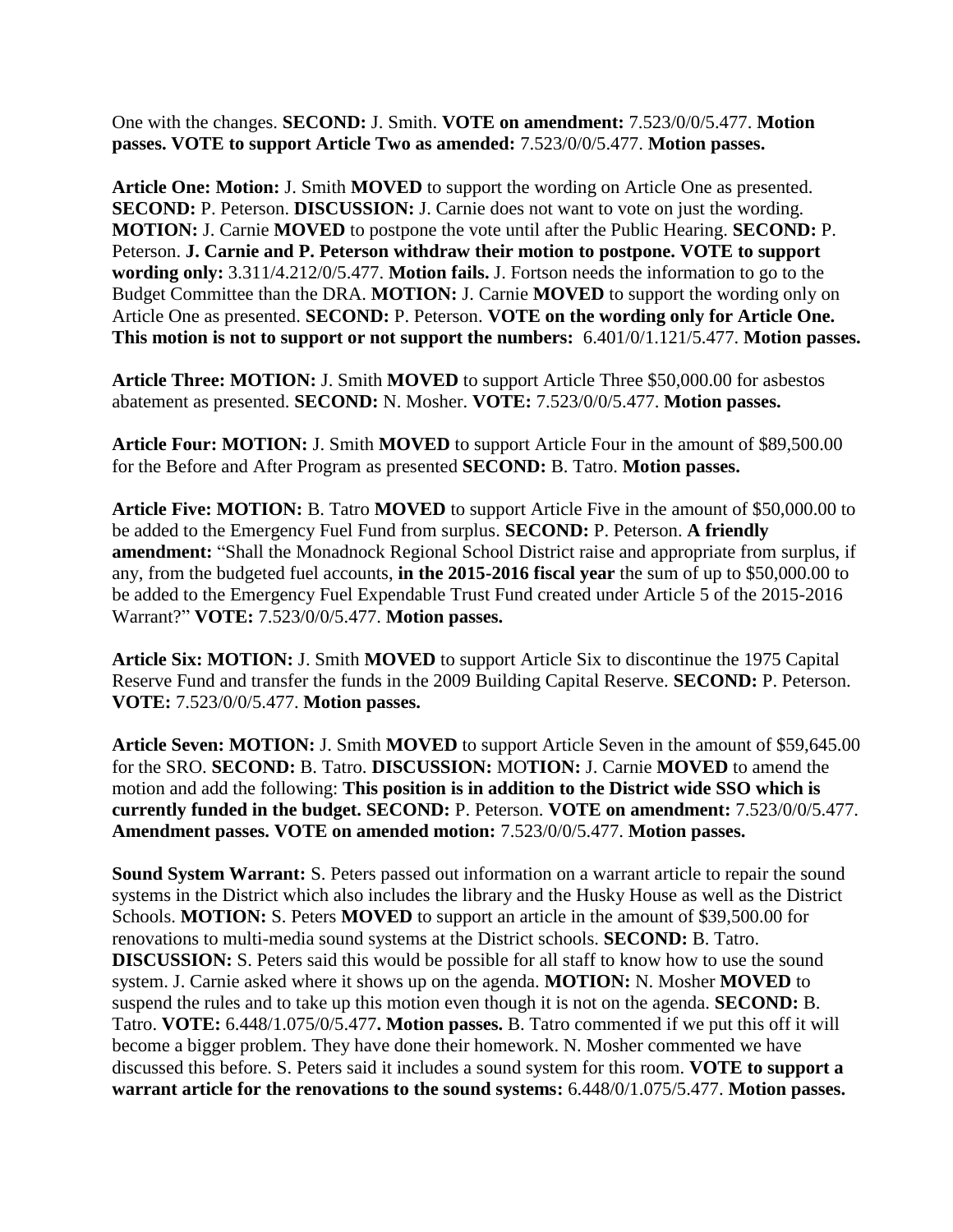**MOTION:** S. Peters **MOVED** to release the documents from the attorneys as public documents. **SECOND:** P. Peterson. **VOTE:** 6.401/0/1.121/5.477. **Motion passes.** 

### **P. Bauries, L. Steadman, W. Wright and B. Mitchell arrive.**

J. Carnie is requesting a copy of the request from B. Faulkner to the attorneys. Someone was going to get copies for the Board of the request from B. Faulkner.

### **6. NEW BUSINESS:**

 **a. Motion for the Safety, Security and Discipline Committee to be changed from an ad hoc committee to a standing committee and for the Board chair to reappoint committee members: MOTION:** S. Peters **MOVED** to change the Safety, Security and Discipline Committee from an ad hoc committee to a standing committee and for the Board Chair to reappoint committee members. **B. Faulkner suggested this request go to the Policy Committee.** B. Faulkner said to change an ad hoc to a standing committee needs a first read. He suggested the Policy Committee review this and to change the committee membership as appointed by the Chair and to be approved by the Board. **MOTION:** S. Peters **MOVED** to refer this to Policy Committee and discuss the Safety, Security and Discipline Committee as a standing committee. **SECOND:** B. Tatro. **DISCUSSION:** J. Carnie said there are enough committees and this is not necessary. N. Mosher said he is very interested in continuing this committee. The work is spreading out in all directions. P. Bauries would like to see the goals and objectives before a decision. She would suggest the committee members write down and forward the goals and objectives to the Policy Committee. She is not sure of the parameters. **VOTE on sending this issue to the Policy Committee:** 6.476/5.430/0/1.121. **Motion passes. MOTION:** S. Peters **MOVED** to ask the Chair to reappoint the members of the Safety, Security and Discipline Committee. **SECOND:** P. Bauries. **DISCUSSION:** S. Peters said originally it was voted to have a member from each town and outside members. **MOTION:** J. Carnie **MOVED** to table the motion until after the Policy Committee has time to review. **SECOND:** P. Bauries. **VOTE:**  6.188/5.477/.214/1.121. **Motion passes.** 

 **b. Action on the Manifest: MOTION:** B. Tatro **MOVED** to approve the manifest in the amount of \$3,728,294.48. **SECOND:** J. Smith. **VOTE:** 11.879/0/0/1.121. **Motion passes.** 

 **c. MOTION:** B. Tatro **MOVED** to accept the Marathon Kids Grant in the amount of \$750.00 for a running club at Cutler. **SECOND:** J. Smith **DISCUSSION:** L. Steadman asked the cost of the running club for next year. **VOTE:** 11.879/0/0/1.121. **Motion passes.** 

 **d. Other New Business as may come before the Board:** J. Carnie commented he had asked that the Board's attorney to consult with the NHSBA attorney and it was not in the letter but in the motion. B. Faulkner said he explained it to the attorney and he understood. J. Carnie said it is a serious omission. J. Carnie said he spoke to the attorney and the attorneys spoke after that.

P. Bauries, B. Tatro and W. Wright would like to ask N. Richardson for help with their Chromebooks.